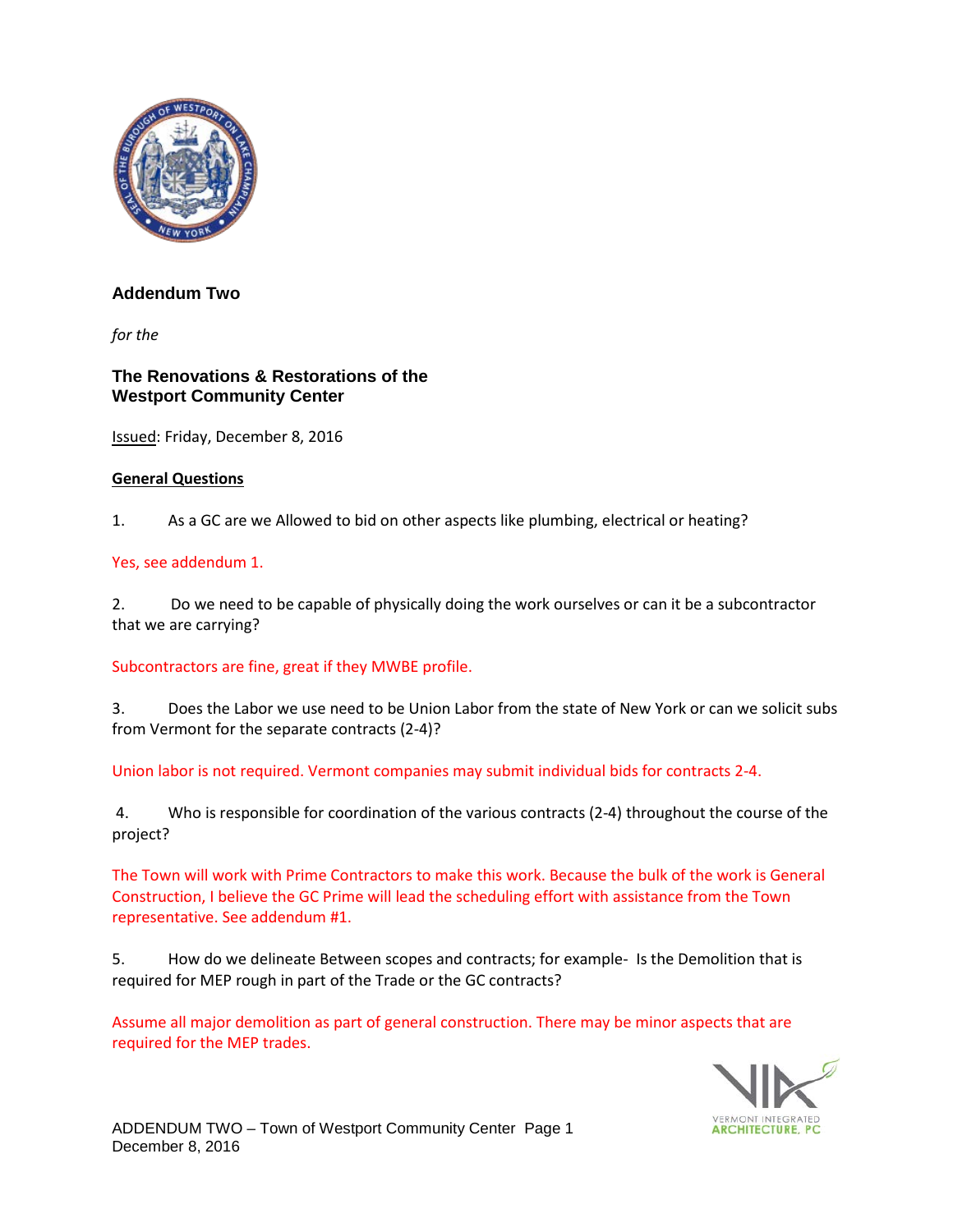6. Is this a PLA project? I haven't seen it in the project document yet but I know from past experience that if it is then you are required to use labor for union companies.

## No, this is not a PLA project.

7. Does MWBE need to account for 30% of our contracted subs or does it need to be 30% of the subs we solicit for bids? Please clarify as I am having trouble understanding it exactly in the spec book. Just to be clear the amount of MWBE contractors for this project has to be at or above \$150,000 or 30% of the \$500,000 state grant?

The Town and State have established a goal of 30% MWBE participation in the project, and the Town is requiring bidders to reach out to subcontrators and suppliers to meet this goal. The total for all prime contracts should meet or exceed \$150,000 or 30% of the \$500,000 grant.

It is essential for contractors to demonstrate that they have attempted to reach out to MWBE subs/vendors. All MWBE vendors and subcontractors that you reach out to should be listed on the Contractors Log to prove your efforts, regardless of whether they are included in your bid and on your Utilization Plan. The Utilization Plan should be completed with only the MWBE vendor/s that you are using.

The Utilization Plan will not be approved with only a percentage of the goal met. If the Utilization Plan falls short, the only alternatives are for the Town and its contractors to continue to try to get more participation or for the Town to submit a waiver request. The waiver request is a lengthy process that can take up to 10 months, and in that time the Town cannot process any payments. At this time, the Town has no intention of applying for a waiver.

8. Is it ok to use non-union subs and subs from the state of Vermont on this project?

## Yes

9. Waste Management is mentioned multiple times in the specs but I cannot find anything in the sections or a required plan.

a- Section **015240 Construction Waste Management** & **Section 017419 Construction Waste Management and Disposal** cannot be found in provided documents. Please provide it/them.

Please disregard this reference. Contractors are responsible for appropriate waste management, including recycling, for the project.

10. How much of the temporary heat is the town going to cover? %, time or \$ amount will help narrow the bid down.

The Town of Westport will provide temporary heat to the main and upper floors of the building. All heat in the basement to accommodate concrete work shall be the responsibility of the General Construction Contractor.

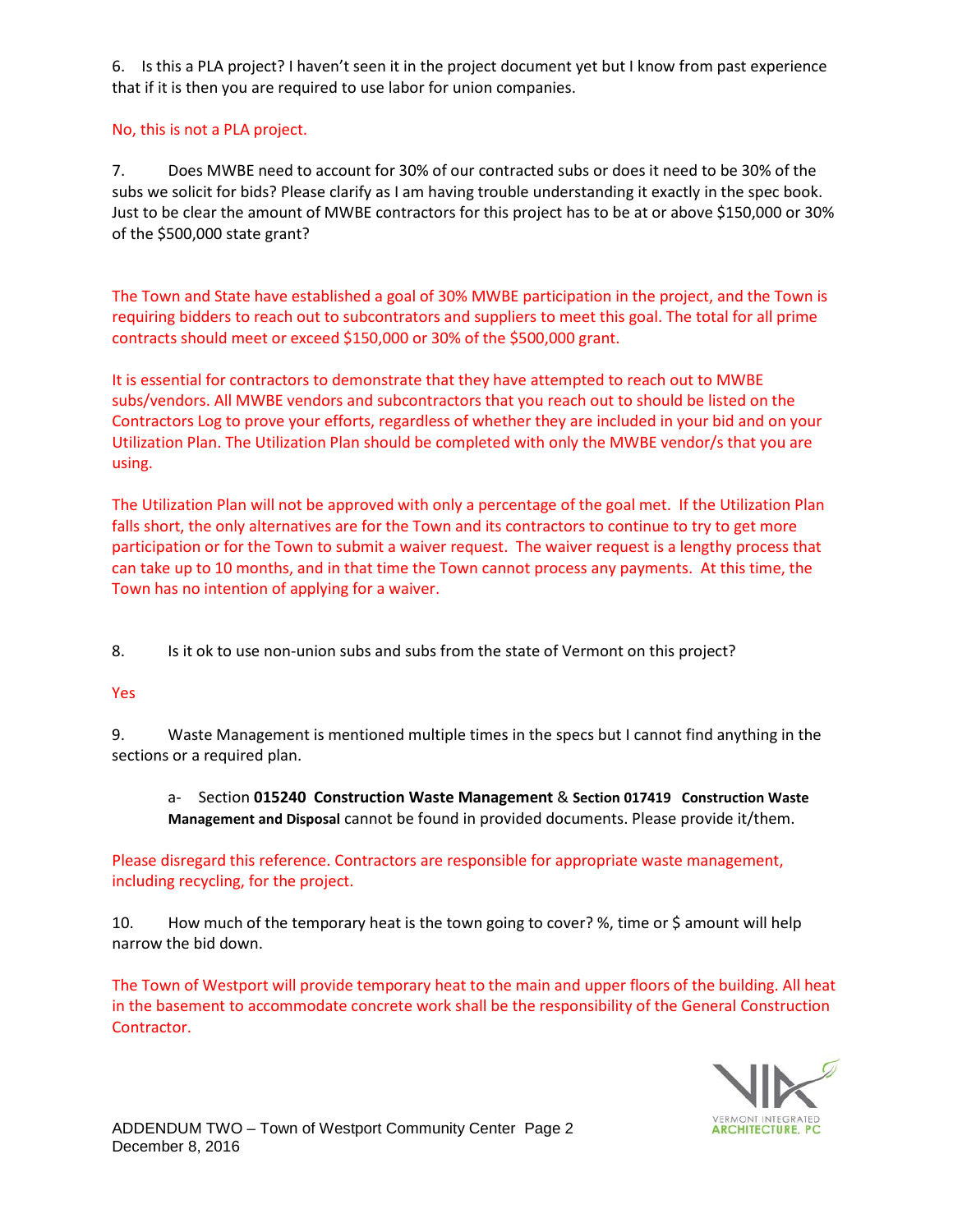## **Site/Civil Engineering Questions**

1. Minimum depth of Drip Strip is 24". It shows on the architectural sections as much deeper. What controls the elevation of the bottom of the drip strip?

## Drip strip should follow recommendation on civil drawings.

2. The Existing catchbasin will not accommodate two more pipes. Connect underdrain and drip strip to existing HDPE pipe using saddles.





Flexible Saddles

Available in tee and wye configurations, NDS Flexible Saddles have elastomeric construction for maximum strength and flexibility.

Tee and Wye configurations are available in 4" or 6" inlet descriptions Elastomeric construction provides maximum strength and flexibility Saddle design will accommodate polyethylene pipe used in slip lining sewer systems

3. Is existing floor in basement Dirt?

Yes.

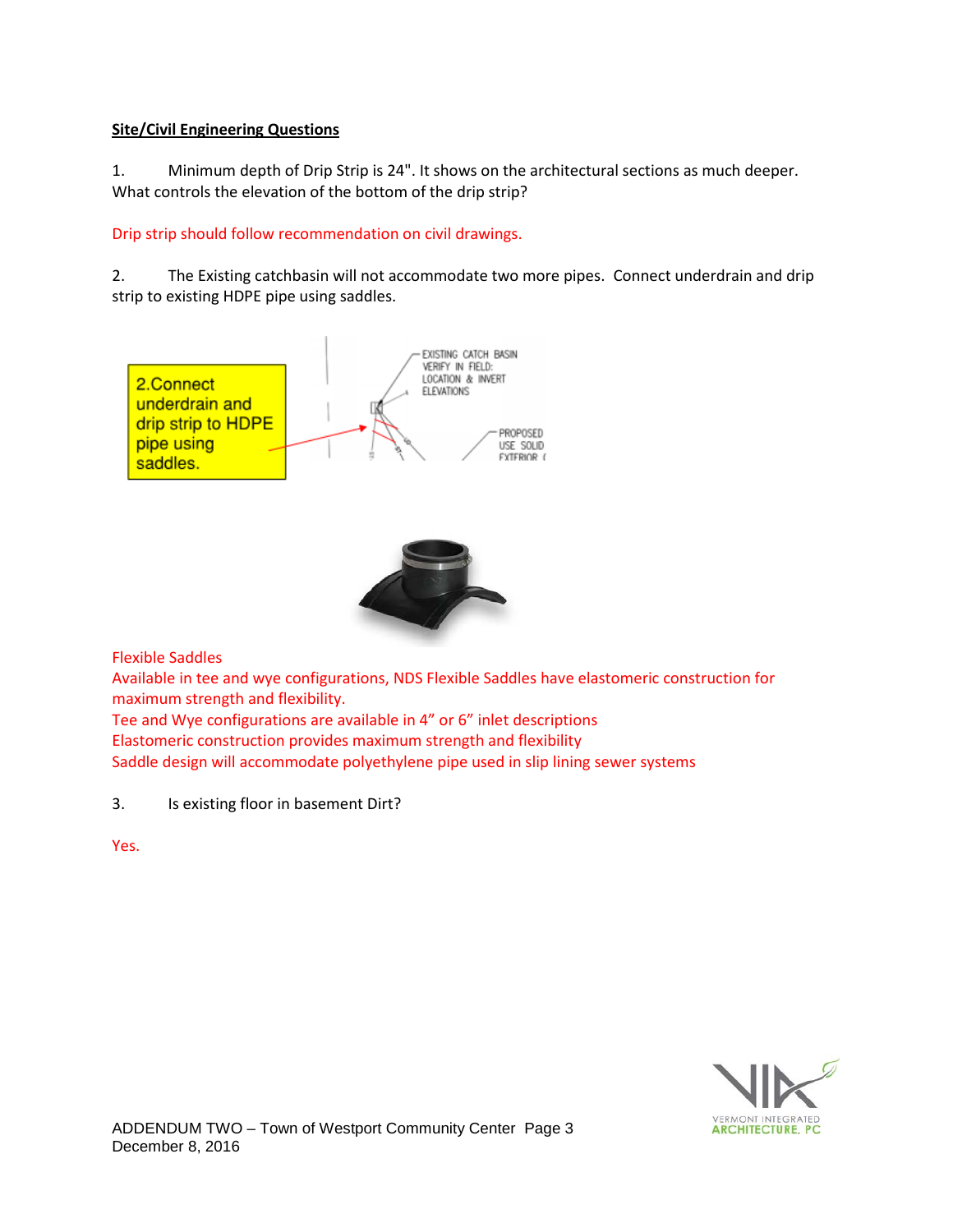## **Structural Engineering Questions**

1. In the clouded area are we cutting out the existing slab or installing the shear connections to the existing slab?'



The dashed green line (around the pink dashed line) indicates a new reinforced concrete footing for the new shearwall. The existing slab would need to be cut out for the new footing to be installed. The typical shearwall sections would apply. See 'SN18' note and sections.

2. Is this work part of the scope, if so how is it defined?

#### SN19: Not used.

SN20 (not denoted on plan): As interior renovations are performed, exposed floor framing should be reviewed and have connections "tightened" as required using light gage metal connectors, including but not limited to, joist hangers, hurricane ties and post caps/bases. Blocking or additional fasteners may be required at exterior wall framing where joists are "ledgered" to balloon framed wall studs. A reasonable construction cost should be evaluated for this work.

SN21 (not denoted on plan): There is a proposed new slab-on-grade in basement. Associated subgrade preparation including compacted crushed gravel or crushed stone, vapor barrier and insulation should be discussed for cost evaluation (see 7/S3.1). The slab is stepped (see arch) to follow the existing slope of the basement grade. See typical detail at slab step. Provide slab joints as required.

SN20: "A reasonable construction cost should be evaluated for this work." This is to account for misc. hardware (e.g. Simpson clips, hangers, ties, straps, etc., or just adding nails/screws) and framing repair (cracked joists) that cannot be viewed currently. We know there is going to be some, but not sure precisely how much. Assume allowance of \$5000.

SN21: This note is no longer relevant. Please see Civil Engineering drawings.

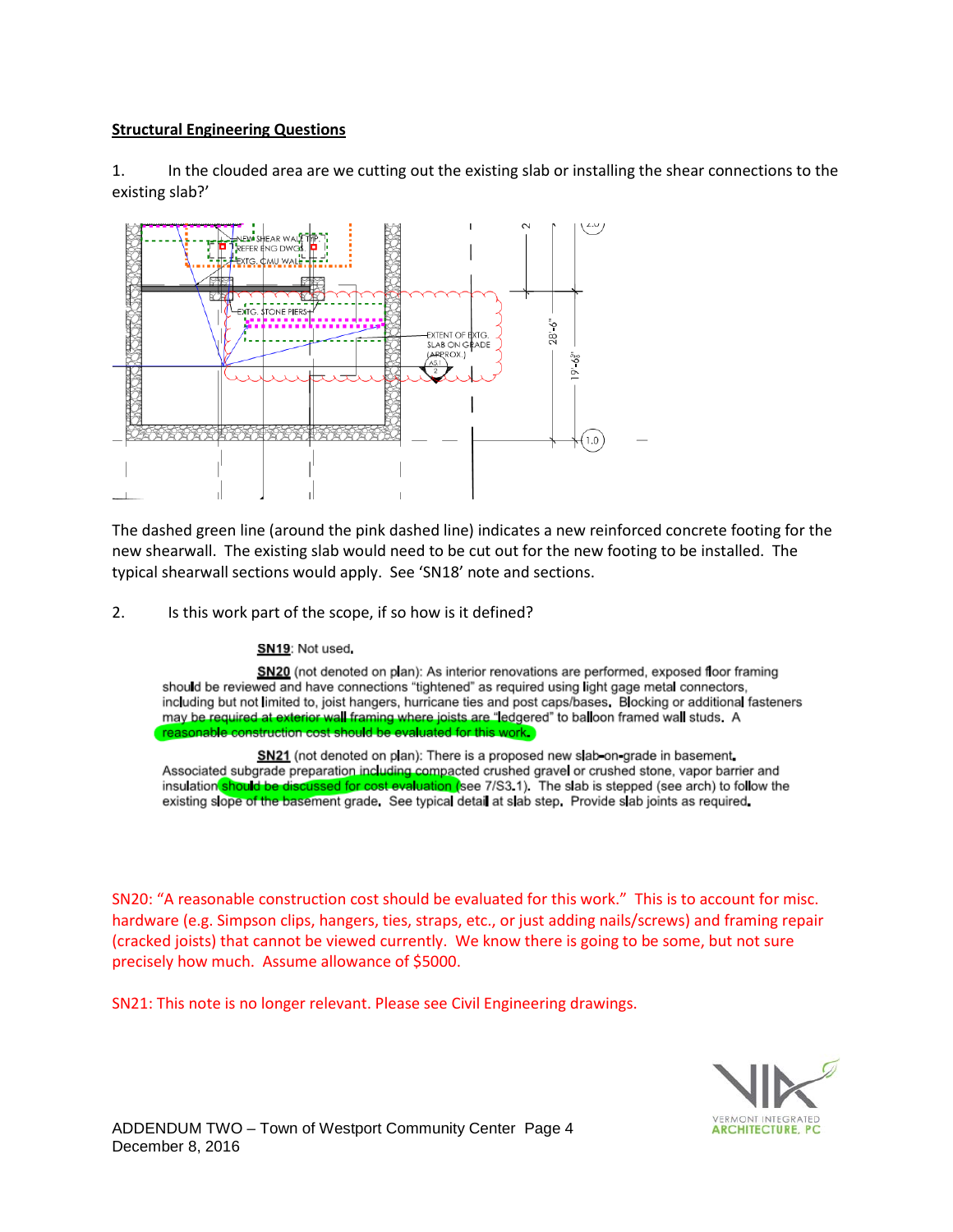### 3. Is this correct?

HDU4-SDS2,5 PAB7, EMBED 6"

The anchor should be PAB5, not PAB7.

## **Architectural & Mechanical Questions**

1. Demo note 6 on A2.0 and A2.1 differ. Is it the intent to remove GWB from exterior walls at both levels?

#### Yes

2. What material is specified for the finishes on the stairs is unclear. It is listed as different things in specification, 8.1 and 8.2?

Stairs are wood framed with rubber tread, riser, landing, and base.

3. I probably should also ask about the railing that is called out as steel on 8.1

Railing is 1 ¼" diameter wood painted handrail with metal bracket.

4. Windows: these are specified as inserts and have a performance requirement for a whole window, are we required to test or somehow calculate this?

#### No, as long as they are installed properly and the Marvin Window is used.

5. What happens at the 8 locations where there is currently not a window, new Marvin unit cased on ext similar to existing or build a jamb similar to existing and case to match?

New Marvin Clad Ultimate windows shall be used in these areas, frame profile and size to match insert windows. Trim to match existing.

6. There is conflicting information about dense fill and/or blown in on drawings and specs. Please clarify which to price; follow the specs or follow the drawings? A-6.1 shows 2' of insulation and the narrative description states Dense packed cellulose insulation. 2' of open blown cellulose is an R-80 1.62 sq ft.....2' of Dense packed cellulose is R-85 @ 7.15 sq ft and we would have to figure out a way to blow under pressure.

Should be loose fill cellulose for the attic, not Dense-pak.